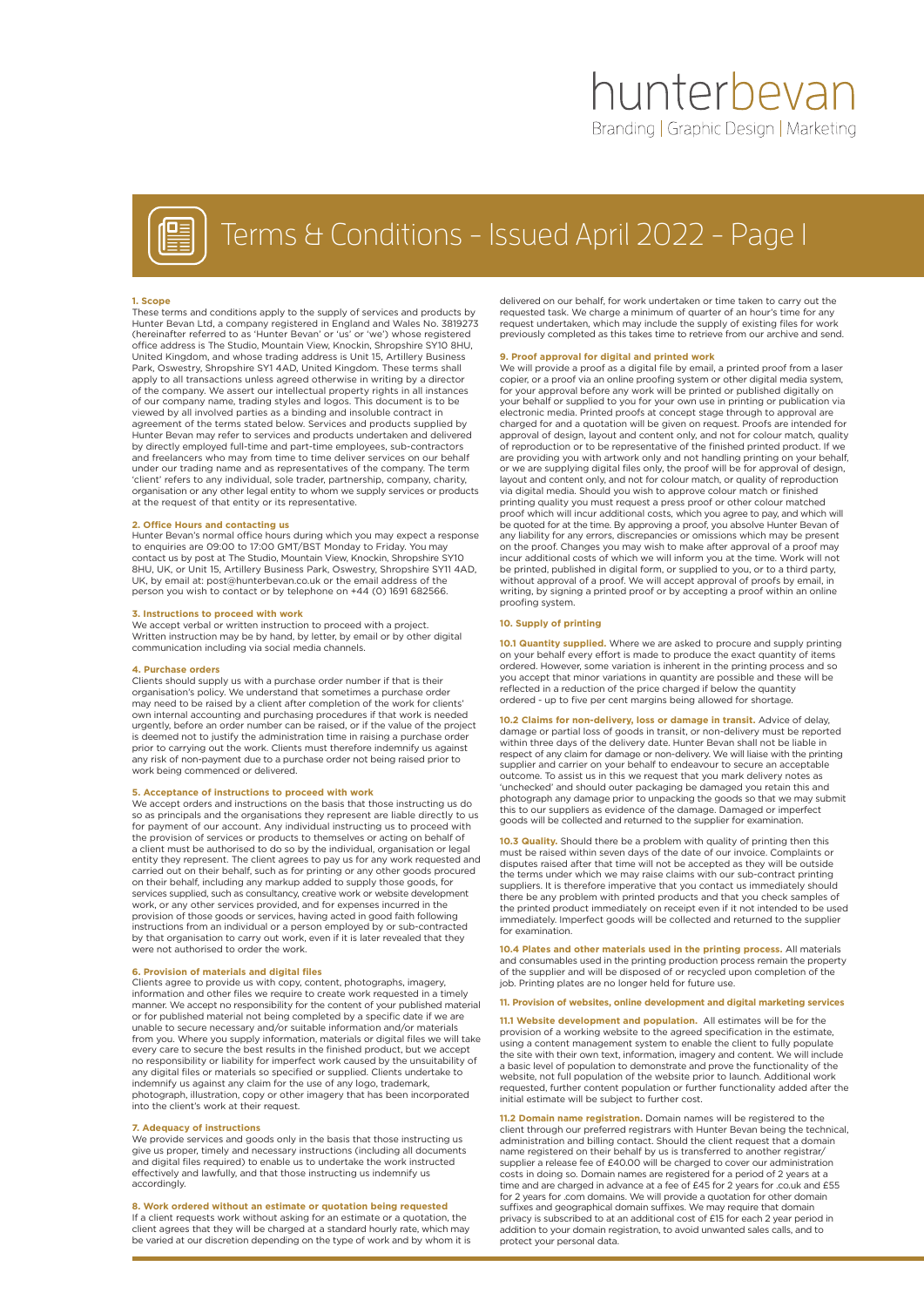# hunterbevan Branding | Graphic Design | Marketing



# Terms & Conditions - Issued April 2022 - Page 2

**11.3 Website and email hosting.** Clients' websites are hosted on managed servers in the UK unless otherwise stated at the time of arranging your hosting. Our standard website hosting charge is £200 per annum plus VAT which is chargeable in advance. We may vary this charge depending on bandwidth required and for e-commerce sites, sites with significant download or upload requirements or sites with significant video content not delivered by a third party streaming server, and we will quote separately for those requirements. Should we not administer your domain and we request changes to the domain management such as DNS A records etc., to enable us to upgrade or modify the site's hosting, security or firewall provision, the client agrees to undertake changes requested by us by the deadline given to avoid possible vulnerability to the website or server. Failure to do so will be deemed as a breach of this agreement and the hosting will be terminated with no refund. All hosting packages are non-refundable. Annual website hosting will be renewed automatically without prior notice, as part of the initial contract, on the anniversary of the hosting provision, to provide continuity of service. If invoices for hosting, security products and updates or website development work become overdue or are unpaid, we reserve the right to immediately remove the website without further notice to the client and the client agrees to indemnify us against any loss or damage as a result of their website not being available as a result of non-payment of hosting or development fees.

**11.4 Cancellation of website and/or email hosting.** If clients wish to cancel their hosting renewal this must be done in writing by giving us at last one full calendar month's notice before renewal is due, otherwise all charges will become payable for the ensuing 12 months' hosting. All hosting packages are non-refundable. If a new website is built for you by another supplier, and a domain under your control is pointed or re-directed to that new website a definant arractly said control to point of the director to that non-no-<br>without informing us that you no longer require our hosting services, all charges will become payable for the remaining hosting period on our server and each ensuing 12 months' hosting in advance, until we are notified that you wish to cancel your hosting with us as the site on our servers will still be hosted and using our resources unless you inform us that it is no longer required, even though it may no longer be publicly visible. Should you wish to move your site to an alternative hosting company or to move a site to us, a charge will be made for moving the relevant databases and site files and for testing the site functionality after the move. In the absence of any other estimate for the work, this fee will be charged at £240.00.

**11.5 Website and email performance.** Hunter Bevan take no responsibility for the content of emails you may send, intentionally or inadvertently, via our servers, including any attachments, viruses or malware. Hunter Bevan take no responsibility for any loss of business through non-retrieval of emails, bounced messages or undelivered electronic mail. We cannot guarantee that any level of business will be generated through a website, e-commerce site or an email marketing campaign.

**11.6 Malware, hacking and malicious attacks.** Clients agree to indemnify Hunter Bevan against any loss or damage incurred as a result of a website being hacked, under malware attack or any such third party intervention out of our control.

**11.7 SSL Certificates.** All sites hosted on our servers will be required to have an SSL certificate installed annually at an additional cost of £85 per annum, payable in advance.

**11.8 Search Engine Optimisation (SEO).** Websites are delivered with an SEO plugin installed to enable clients to undertake on-site SEO. Search Engine Optimisation work is not included within estimates for website development. We will quote for provision of on-site SEO and Pay-per-click campaigns at an additional cost if required.

**11.9 Approval of design and layout.** Should changes in the design or layout of a website be requested during build after the initial concepts have been approved, these will be charged for in addition to the original estimate.

**11.10 Compatibility.** As technology is continually advancing, we build websites that are optimised for current web browsers and desktop and mobile devices. We cannot be held liable for the failure of a website to display correctly on older Internet Explorer versions, and other older browsers, or on future browsers which may be released after the launch of the website. It is the client's responsibility to make us aware if the website needs to work on older browsers if this is important to the functionality of the site, although this may affect responsive features on more recent browsers.

**11.11 Third Party Plugins, widgets and other licenced add-ons.** Some websites may incorporate third party add-ons such as plugins and widgets to provide specific functionality. Some of these may be available free of change while others may require a one-off or an annual licence fee. We will quote for any licence fees required and will invoice these to the client at a cost and date of renewal to be agreed at the time and pay these on behalf of the client to the software provider. Should a third party plugin, widget or add-on become

obsolete, or be subject to a change to the licensing agreement or fees, we will make the client aware of this and provide a recommendation for an alternative solution, along with any cost to implement that solution, or inform the client of any change in the licensing agreement conditions or fees.

**11.12 Warranty.** Any website or software development provided by Hunter Bevan proving to be faulty or defective will be repaired/replaced free of charge to the working standard equivalent to launch. We cannot be held responsible for failure of any Open Source software, widgets or plugins from third parties, or that these will continue to be available or supported by the Open Source developer community. Clients agree to indemnify us against any claim for loss or damage due to such defects, bugs, or withdrawal or changes to licensing agreements for third party software.

### **General Terms and Conditions**

**12. Copyright and Intellectual Property**

We accept material for printing or publication either physically or electronically on the basis that those submitting the material are responsible for ensuring it is free from defamatory matter and does not infringe copyright or any other third party rights, and that those instructing us indemnify us accordingly from any claim which arises regarding the use of material with which you supply us.

Copyright © and all Intellectual Property rights, including, but not limited to, initial and ongoing concepts, preliminary design and sketches, creative design work, written copy, photography and finished artwork produced by Hunter Bevan's employees and sub-contractors remains the property of Hunter Bevan Ltd unless agreed otherwise in writing. On completion of the project, the copyright in only the final design/artwork supplied to the client, printed as a finished product, or published as digital artwork or as a website design, will pass to the client, and then only upon full and final settlement of all outstanding monies due for the project.

On internet or e-mail broadcast related projects, this excludes any standard website disclaimer statements or generic content that we may provide on the basis that they are generic and may apply to all or many websites, such as a privacy policy or disclaimer. You may at any time in the future transfer maintenance of a website to another developer other than ourselves, retain use of the coding for the website and modify it. However, neither you nor another developer working on your behalf may copy any of the coding and use it for another website. We will retain the intellectual property rights on the coding used for the site, including all systems, unless these are Open Source applications which have been incorporated into the site.

We reserve the right to use any artwork, website design, digital marketing design or printed matter we produce on clients' behalf for the purposes of promoting our services unless you request otherwise in writing when ordering work. We reserve the right to incorporate our imprint, including imagery as hallmark icons and website/contact details on printed work and within the design of websites we develop (with a link to our company website) to identify work that we have produced and to promote Hunter Bevan.

Clients undertake to indemnify us against any claim for the use of any logo, trademark, photograph, illustration, copy or other imagery that has been incorporated into the client's work at their request, and examples, images or photographs of that work have been used by Hunter Bevan in promoting our services in print or electronically in a website or e-mail broadcast if the client has not requested in writing that we do not use their work to promote Hunter Bevan.

We reserve the right to incorporate our imprint, including imagery as hallmark icons and website/contact details on printed work and within the design of websites we develop (with a link to our company website) to identify work that we have produced and to promote Hunter Bevan.

### **13. Illegal matter**

Hunter Bevan reserves the right not to publish or print any matter deemed illegal, libellous or offensive, or which may be an infringement of the proprietary or other rights of any third party. This agreement indemnifies us in respect of any claims, costs and expenses arising out of any libellous matter or any infringement of copyright, patent, design or of any other proprietary or personal rights contained in any material printed or published electronically or otherwise for the client. The indemnity shall extend to any amounts paid on a lawyer's advice in settlement of any claim.

### **14. Fee structure and estimates**

Our fees to you are based on standard hourly rates which we will quote to you on commencement of your project or in an estimate for the work. We reserve the right to amend these rates at any time and will inform you of any change. Rates may be varied depending on the work carried out and we will identify any such variation in your estimate for a particular project. In the absence of an estimate being requested, our standard hourly rates per hour will be charged for creative and website development work and for consultancy work/principals'/director's time. All prices are quoted in GBP £ Sterling. We may require overseas clients to reimburse any currency conversion charges made by our bank when receiving funds.